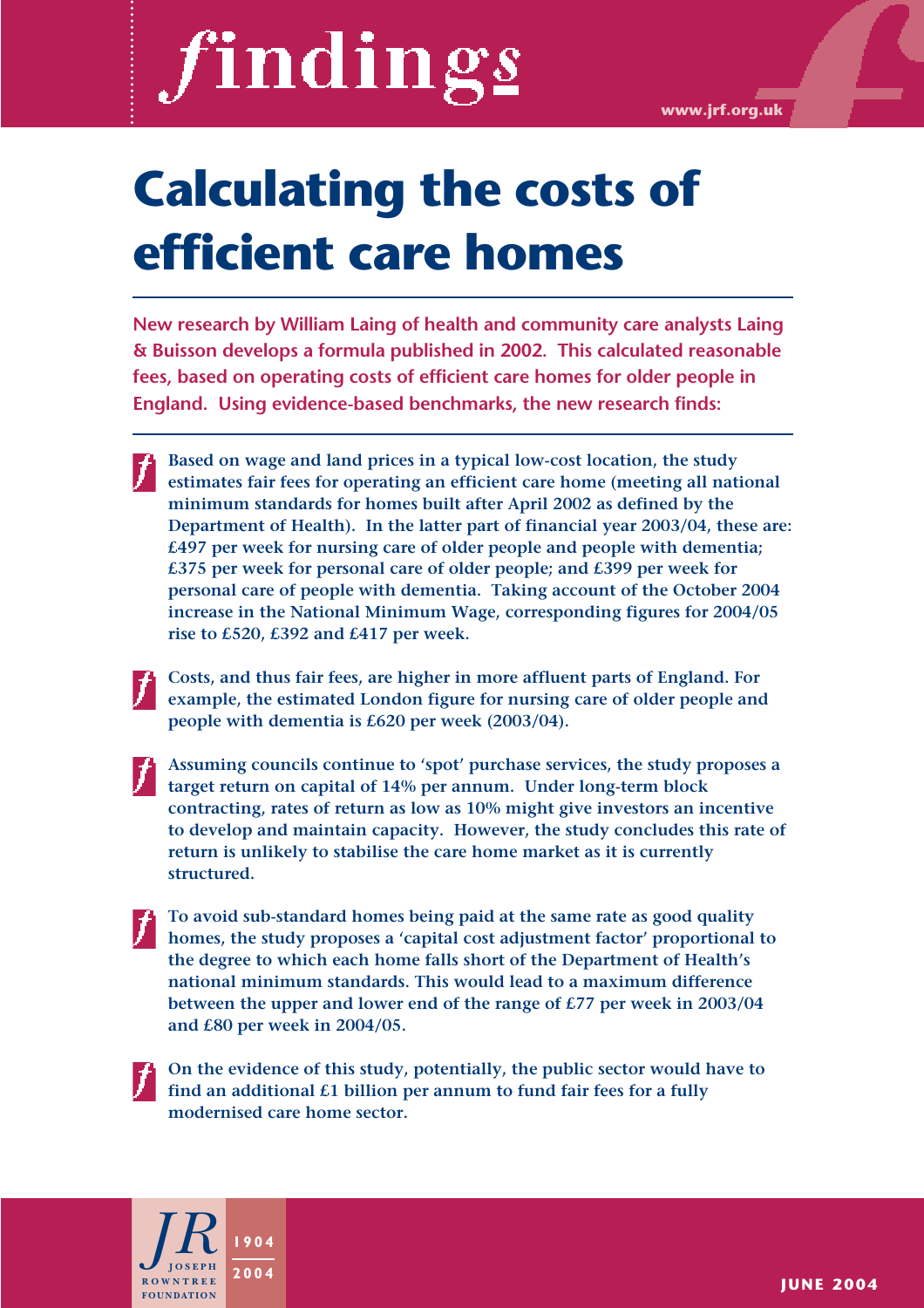#### **Background**

Despite recent increases in some areas, fees paid to care homes by most councils in England still offer inadequate returns to operators of care homes catering for older people dependent on state funding. This has led to a decline in care home capacity, destabilisation of local care markets and reduced choice.

Building on a report published in 2002, this study aimed to refine and develop guidance to enable care commissioners to identify the reasonable costs that a typical, *efficient* care home operator may expect to incur, using evidence-based benchmarks. The study specifically rejected an average cost approach on the grounds that average costs include the costs of *inefficient* operators.

The report guides users through the associated toolkit spreadsheet and offers advice on how benchmarks may be modified to reflect local market conditions.

#### **Establishing care home costs**

The four principal care home cost categories are: staffing; repairs and maintenance; other non-staffing current costs; and capital costs (including the investor's and operator's return). The toolkit spreadsheet generates costs (fair fees) which are summarised in Table 1.

#### *Staffing*

Staffing costs typically absorb 45-60% of care home fees. They include care staff, catering, cleaning and laundry staff and management, administration and reception staff. Costs for each component can be calculated by multiplying the volume of resources required (using benchmark data on the number of staff hours per resident) by weighted average hourly pay rates (taking account of enhancements for unsocial hours) plus on-costs such as employers' National

Insurance, holiday pay, sick pay and employers' pension contributions.

In the case of nursing care for older people and people with dementia, benchmarks of 7.5 qualified nurse hours and 19.5 carer hours per resident per week have been entered in the toolkit spreadsheet. For personal care, the corresponding benchmark is 16 carer hours per resident per week (no nursing staff) for older people and 20 hours per resident per week for people with dementia. These figures still reflect the pre-April 2002 staffing requirements applied by a multiplicity of inspection and registration units for larger scale care homes before implementation of the Care Standards Act. At the time of writing, the Department of Health had not yet issued new guidelines on minimum care staff input requirements.

The toolkit spreadsheet uses a norm of 6 hours of catering, cleaning and laundry staff time per resident per week; this does not vary between homes which offer nursing care and those that do not.

To determine local pay rates care commissioners ideally need to survey actual rates and enhancements paid by local care home providers, distinguishing between public and voluntary sector providers, whose pay rates are typically higher than average, and private sector providers, whose pay rates are typically lower than average. The study proposes that more 'efficient' private sector pay rates be used as benchmarks.

A cost allowance for (typically salaried) management, administration and reception staff is based on norms for a home of approximately 50 beds. Staff on-costs include:

• Holiday pay under the Working Time Regulations. Full-time staff are entitled to 20 days holiday including bank holidays at full pay, equivalent to an on-cost of 8.3%. Part time staff have the same entitlement pro rata.

|                                   | <b>Nursing care</b>                      | <b>Personal care</b>        |                               |  |
|-----------------------------------|------------------------------------------|-----------------------------|-------------------------------|--|
|                                   | Frail elderly and dementia<br>£ per week | Frail elderly<br>£ per week | <b>Dementia</b><br>£ per week |  |
|                                   | 2003/04                                  | 2003/04                     | 2003/04                       |  |
| a) Low-cost provincial location   |                                          |                             |                               |  |
| Ceiling <sup><math>a</math></sup> | £497 $\epsilon$                          | £375 $\degree$              | £399                          |  |
| Floor <sup>b</sup>                | £420                                     | £298                        | £322                          |  |
| b) London and environs            |                                          |                             |                               |  |
| Ceiling <sup>a</sup>              | £620                                     | £474                        | £503                          |  |
| Floor <sup>b</sup>                | £543                                     | £397                        | £425                          |  |
|                                   | Projection                               | Projection                  | Projection                    |  |
|                                   | 2004/05 <sup>d</sup>                     | 2004/05 <sup>d</sup>        | 2004/05 <sup>d</sup>          |  |
| a) Low-cost provincial location   |                                          |                             |                               |  |
| Ceiling <sup>a</sup>              | £520                                     | £392                        | £417                          |  |
| Floor <sup>b</sup>                | £441                                     | £312                        | £338                          |  |
| b) London and environs            |                                          |                             |                               |  |
| Ceiling <sup>a</sup>              | £642                                     | £488                        | £519                          |  |
| Floor <sup>b</sup>                | £562                                     | £409                        | £439                          |  |

Table 1: **Summary of costs (fair fees) calculated from the toolkit spreadsheet**

a The upper end of the range (ceiling) represents a fair fee for homes meeting physical environment standards for 'new' homes first registered since April 2002, as defined in *National minimum standards for care homes for older people,* 3rd Edition February 2003 (Department of Health), and<br>which also pass a locally agreed quality hurdle for other non-physical sta

homes as defined in *National minimum standards for care homes for older people,* 3rd Edition February 2003 (Department of Health).<br>c Corresponding national average 'ceiling' fair prices in 2001/02 were calculated at £459 older people in the 2002 report.

d Projections for 2004/5 were calculated by applying the inflation factors as set out in the toolkit spreadsheet, including 7.8% for low-paid care and domestic staff in the low-cost provincial location (in line with National Minimum Wage increases to be implemented in October 2004) compared with 5% for low-paid staff in London and its environs.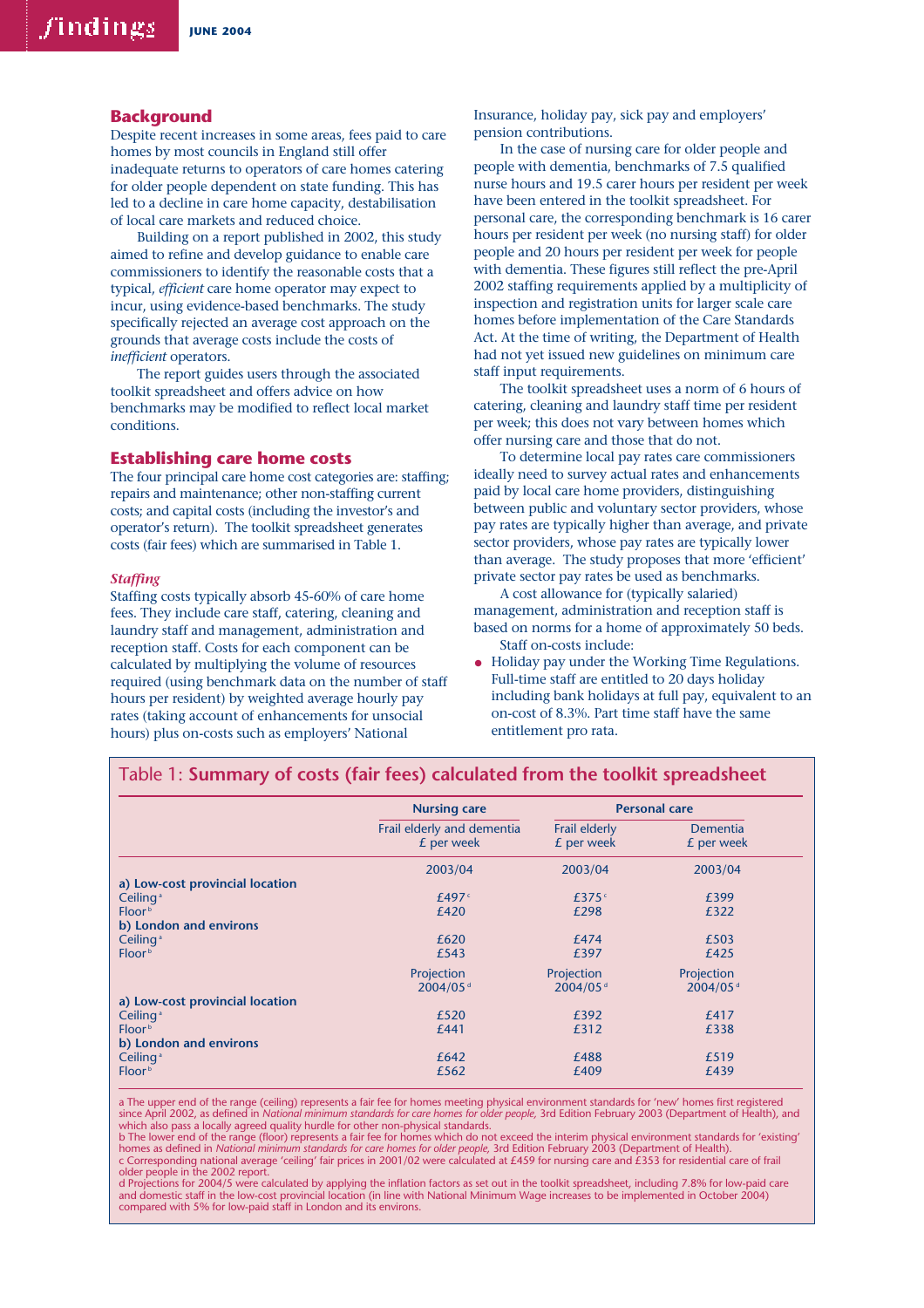## $finding_2$

### Table 2: **Fair fees for nursing care in financial year 2003/04**

|                                                                                                                                                                                |                                       | <b>Nursing care for older</b><br>people or people with<br>dementia<br>£ per week |                                       | <b>Residential care for</b><br>older people<br>£ per week |                                       | <b>Residential care for</b><br>people with dementia<br>£ per week |  |
|--------------------------------------------------------------------------------------------------------------------------------------------------------------------------------|---------------------------------------|----------------------------------------------------------------------------------|---------------------------------------|-----------------------------------------------------------|---------------------------------------|-------------------------------------------------------------------|--|
|                                                                                                                                                                                |                                       |                                                                                  |                                       |                                                           |                                       |                                                                   |  |
|                                                                                                                                                                                | a) Low-cost<br>provincial<br>location | b) Outer<br>London<br>and environs                                               | a) Low-cost<br>provincial<br>location | b) Outer<br>London<br>and environs                        | a) Low-cost<br>provincial<br>location | b) Outer<br>London<br>and environs                                |  |
| <b>Cost heads</b><br>A) STAFF, INCLUDING ON-COSTS                                                                                                                              |                                       |                                                                                  |                                       |                                                           |                                       |                                                                   |  |
| Qualified nurse staff                                                                                                                                                          | 97                                    | 117                                                                              | $\mathbf 0$                           | $\mathbf{0}$                                              | $\bf{0}$                              | $\bf{0}$                                                          |  |
| Care staff                                                                                                                                                                     | 113                                   | 136                                                                              | 93                                    | 112                                                       | 116                                   | 139                                                               |  |
| Domestic staff                                                                                                                                                                 | 36                                    | 43                                                                               | 36                                    | 43                                                        | 36                                    | 43                                                                |  |
| Management / admin. staff                                                                                                                                                      | 31                                    | 37                                                                               | 31                                    | 37                                                        | 31                                    | 37                                                                |  |
| Agency staff allowance – nurses                                                                                                                                                | $\overline{2}$                        | 3                                                                                | $\bf{0}$                              | $\mathbf{0}$                                              | $\bf{0}$                              | $\bf{0}$                                                          |  |
| Agency staff allowance – carers                                                                                                                                                | $\overline{2}$                        | $\overline{2}$                                                                   | $\mathbf{1}$                          | 2                                                         | $\overline{2}$                        | $\overline{2}$                                                    |  |
| Training 'backfill' (cover for                                                                                                                                                 |                                       |                                                                                  |                                       |                                                           |                                       |                                                                   |  |
| staff on training)                                                                                                                                                             | 3                                     | $\overline{4}$                                                                   | 2                                     | 2                                                         | $\overline{2}$                        | 2                                                                 |  |
| <b>Total staff</b>                                                                                                                                                             | £284                                  | £341                                                                             | £162                                  | £195                                                      | £186                                  | £223                                                              |  |
| <b>B) REPAIRS AND MAINTENANCE</b>                                                                                                                                              |                                       |                                                                                  |                                       |                                                           |                                       |                                                                   |  |
| Maintenance capital expenditure                                                                                                                                                | 13                                    | 13                                                                               | 13                                    | 13                                                        | 13                                    | 13                                                                |  |
| Repairs and maintenance (revenue)                                                                                                                                              | 6                                     | 6                                                                                | 6                                     | 6                                                         | 6                                     | 6                                                                 |  |
| Contract maintenance of equipment                                                                                                                                              | $\overline{2}$                        | $\overline{2}$                                                                   | 2                                     | 2                                                         | $\overline{2}$                        | $\overline{2}$                                                    |  |
| <b>Total repairs and maintenance</b>                                                                                                                                           | £21                                   | £21                                                                              | £21                                   | £21                                                       | £21                                   | £21                                                               |  |
| C) NON-STAFF CURRENT COSTS                                                                                                                                                     |                                       |                                                                                  |                                       |                                                           |                                       |                                                                   |  |
| Food                                                                                                                                                                           | 17                                    | 17                                                                               | 17                                    | 17                                                        | 17                                    | 17                                                                |  |
| <b>Utilities</b>                                                                                                                                                               | 12                                    | 12                                                                               | 12                                    | 12                                                        | 12                                    | 12                                                                |  |
| Handyman / gardening (on contract)                                                                                                                                             | 6                                     | 6                                                                                | 6                                     | 6                                                         | 6                                     | 6                                                                 |  |
| <b>Insurance</b>                                                                                                                                                               | 4                                     | $\overline{4}$                                                                   | 4                                     | $\overline{4}$                                            | $\overline{4}$                        | 4                                                                 |  |
| Medical supplies (inc. equipment rental)                                                                                                                                       | 3                                     | 3                                                                                | 3                                     | 3                                                         | 3                                     | 3                                                                 |  |
| Registration fees (inc. Criminal Records<br>Bureau checks)                                                                                                                     | $\overline{2}$                        | $\overline{2}$                                                                   | 2                                     | 2                                                         | $\overline{2}$                        | $\overline{2}$                                                    |  |
| Recruitment                                                                                                                                                                    | $\overline{2}$                        | $\overline{2}$                                                                   | $\overline{2}$                        | $\overline{2}$                                            | $\overline{2}$                        | $\overline{2}$                                                    |  |
| Direct training expenses                                                                                                                                                       | $\overline{2}$                        | $\overline{2}$                                                                   | $\overline{2}$                        | $\overline{2}$                                            | $\overline{2}$                        | $\overline{2}$                                                    |  |
| Incontinence products                                                                                                                                                          | 0                                     | $\overline{0}$                                                                   | 0                                     | $\bf{0}$                                                  | $\mathbf{0}$                          | $\bf{0}$                                                          |  |
| Other non-staff current expenses                                                                                                                                               | 7                                     | 7                                                                                | 7                                     | 7                                                         | 7                                     | 7                                                                 |  |
| <b>Total non-staff current expenses</b>                                                                                                                                        | £55                                   | £55                                                                              | £55                                   | £55                                                       | 55                                    | 55                                                                |  |
| C) CAPITAL COSTS                                                                                                                                                               |                                       |                                                                                  |                                       |                                                           |                                       |                                                                   |  |
| Land                                                                                                                                                                           | 33                                    | 99                                                                               | 33                                    | 99                                                        | 33                                    | 99                                                                |  |
| <b>Buildings and equipment meeting</b>                                                                                                                                         |                                       |                                                                                  |                                       |                                                           |                                       |                                                                   |  |
| national minimum physical                                                                                                                                                      |                                       |                                                                                  |                                       |                                                           |                                       |                                                                   |  |
| standards for 'new' homes first                                                                                                                                                |                                       |                                                                                  |                                       |                                                           |                                       |                                                                   |  |
| registered since April 2002                                                                                                                                                    | 103                                   | 103                                                                              | 103                                   | 103                                                       | 103                                   | 103                                                               |  |
| <b>Total capital costs</b>                                                                                                                                                     | £136                                  | £203                                                                             | £136                                  | £203                                                      | £136                                  | £203                                                              |  |
| Fair price for homes meeting all<br>standards for 'new' homes in<br><b>National minimum standards for</b><br>care homes for older people,                                      |                                       |                                                                                  |                                       |                                                           |                                       |                                                                   |  |
| 3rd Edition February 2003 (DH)                                                                                                                                                 | £497                                  | £620                                                                             | £375                                  | £474                                                      | £399                                  | £503                                                              |  |
| Maximum capital cost adjustment<br>factor for homes not meeting<br>physical standards for 'new' homes                                                                          | $-E77$                                | $-E77$                                                                           | $-E77$                                | $-E77$                                                    | $-E77$                                | $-E77$                                                            |  |
| Fair price for homes which do not<br>exceed the interim physical<br>standards for 'existing' homes in<br><b>National minimum standards for</b><br>care homes for older people, |                                       |                                                                                  |                                       |                                                           |                                       |                                                                   |  |
| 3rd Edition February 2003 (DH)                                                                                                                                                 | £420                                  | £543                                                                             | £298                                  | £397                                                      | £322                                  | £425                                                              |  |